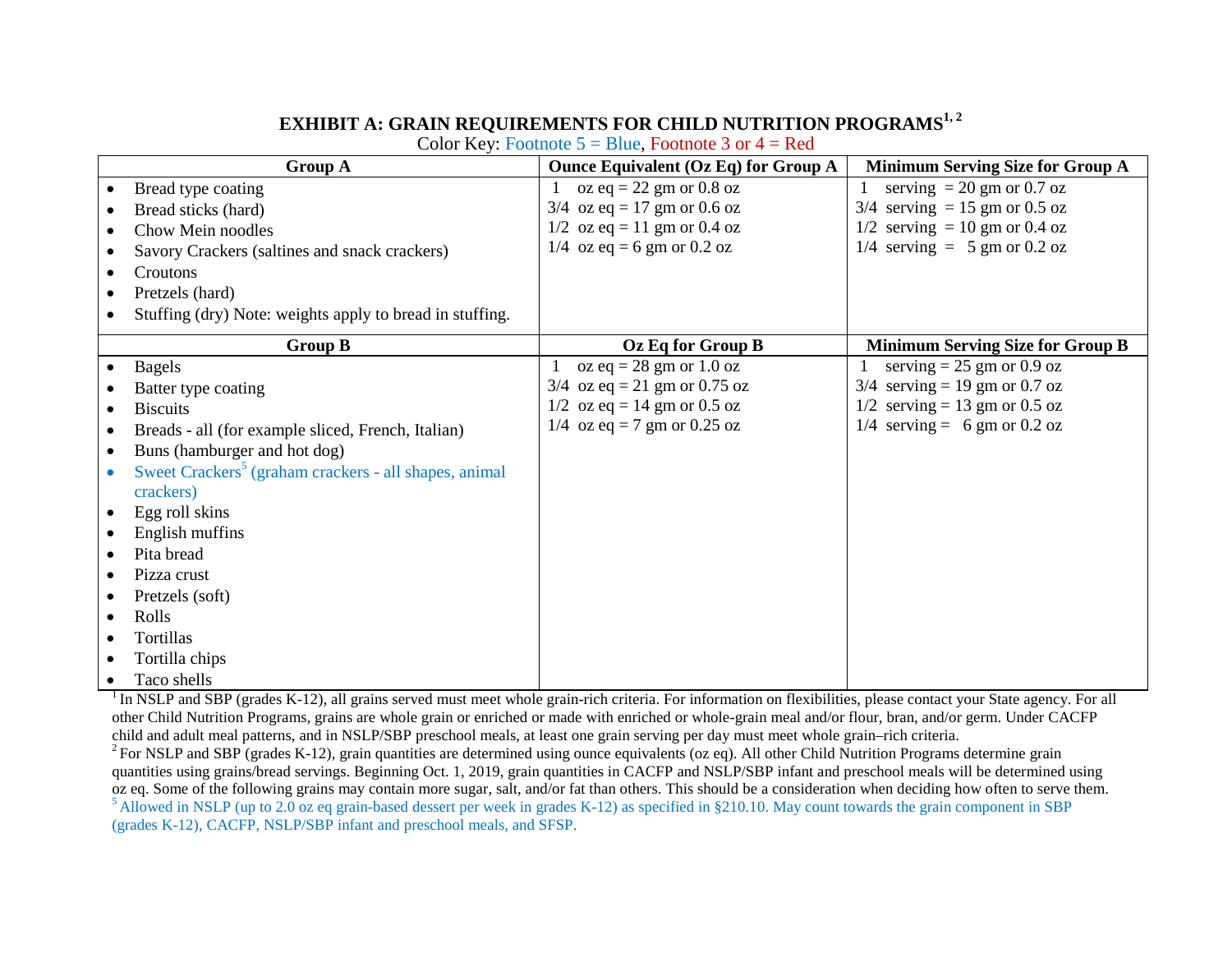| <b>Group C</b>                                                                                   | Oz Eq for Group C                                | Minimum Serving Size for Group C              |
|--------------------------------------------------------------------------------------------------|--------------------------------------------------|-----------------------------------------------|
| $\text{Cookies}^3$ (plain - includes vanilla wafers)                                             | oz eq = $34 \text{ gm}$ or $1.2 \text{ oz}$<br>1 | serving = $31 \text{ gm}$ or $1.1 \text{ oz}$ |
| Cornbread                                                                                        | $3/4$ oz eq = 26 gm or 0.9 oz                    | $3/4$ serving = 23 gm or 0.8 oz               |
| Corn muffins                                                                                     | $1/2$ oz eq = 17 gm or 0.6 oz                    | $1/2$ serving = 16 gm or 0.6 oz               |
| Croissants                                                                                       | $1/4$ oz eq = 9 gm or 0.3 oz                     | $1/4$ serving = 8 gm or 0.3 oz                |
| Pancakes<br>$\bullet$                                                                            |                                                  |                                               |
| Pie crust (dessert pies <sup>3</sup> , cobbler <sup>3</sup> , fruit turnovers <sup>4</sup> , and |                                                  |                                               |
| meat/meat alternate pies)                                                                        |                                                  |                                               |
| Waffles<br>$\bullet$                                                                             |                                                  |                                               |
| <b>Group D</b>                                                                                   | Oz Eq for Group D                                | <b>Minimum Serving Size for Group D</b>       |
| Doughnuts <sup>4</sup> (cake and yeast raised, unfrosted)<br>$\bullet$                           | oz eq = $55 \text{ gm}$ or $2.0 \text{ oz}$      | serving = $50 \text{ gm or } 1.8 \text{ oz}$  |
| Cereal bars, breakfast bars, granola bars <sup>4</sup> (plain)<br>$\bullet$                      | $3/4$ oz eq = 42 gm or 1.5 oz                    | $3/4$ serving = 38 gm or 1.3 oz               |
| Muffins (all, except corn)<br>$\bullet$                                                          | $1/2$ oz eq = 28 gm or 1.0 oz                    | $1/2$ serving = 25 gm or 0.9 oz               |
| Sweet roll <sup>4</sup> (unfrosted)<br>$\bullet$                                                 | $1/4$ oz eq = 14 gm or 0.5 oz                    | $1/4$ serving = 13 gm or 0.5 oz               |
| Toaster pastry <sup>4</sup> (unfrosted)                                                          |                                                  |                                               |
| <b>Group E</b>                                                                                   | Oz Eq for Group E                                | <b>Minimum Serving Size for Group E</b>       |
| Cereal bars, breakfast bars, granola bars <sup>4</sup> (with nuts,<br>$\bullet$                  | oz eq = $69 \text{ gm}$ or 2.4 oz                | serving = $63 \text{ gm}$ or 2.2 oz           |
| dried fruit, and/or chocolate pieces)                                                            | $3/4$ oz eq = 52 gm or 1.8 oz                    | $3/4$ serving = 47 gm or 1.7 oz               |
| Cookies <sup>3</sup> (with nuts, raisins, chocolate pieces and/or fruit                          | $1/2$ oz eq = 35 gm or 1.2 oz                    | $1/2$ serving = 31 gm or 1.1 oz               |
| purees)                                                                                          | $1/4$ oz eq = 18 gm or 0.6 oz                    | $1/4$ serving = 16 gm or 0.6 oz               |
| Doughnuts <sup>4</sup> (cake and yeast raised, frosted or glazed)<br>$\bullet$                   |                                                  |                                               |
| French toast<br>$\bullet$                                                                        |                                                  |                                               |
| Sweet $\text{rolls}^4$ (frosted)                                                                 |                                                  |                                               |
| Toaster pastry <sup>4</sup> (frosted)                                                            |                                                  |                                               |
| <b>Group F</b>                                                                                   | Oz Eq for Group F                                | <b>Minimum Serving Size for Group F</b>       |
| $\text{Cake}^3$ (plain, unfrosted)                                                               | oz eq = $82$ gm or $2.9$ oz                      | serving = $75 \text{ gm or } 2.7 \text{ oz}$  |
| Coffee cake <sup>4</sup>                                                                         | $3/4$ oz eq = 62 gm or 2.2 oz                    | $3/4$ serving = 56 gm or 2 oz                 |
|                                                                                                  | $1/2$ oz eq = 41 gm or 1.5 oz                    | $1/2$ serving = 38 gm or 1.3 oz               |
|                                                                                                  | 1/4 oz eq = 21 gm or 0.7 oz                      | $1/4$ serving = 19 gm or 0.7 oz               |

<sup>3</sup> Allowed in NSLP (up to 2.0 oz eq grain-based dessert per week in grades K-12) as specified in §210.10 and at snack service in SFSP. Considered a grain-based dessert and cannot count towards the grain component in CACFP or NSLP/SBP infant and preschool meals beginning October 1, 2017, as specified in §§226.20(a)(4) and 210.10.

<sup>4</sup> Allowable in NSLP (up to 2.0 oz eq grain-based dessert per week for grades K-12) as specified in §210.10. May count towards the grain component in SBP (grades K-12) and at snack and breakfast meals in SFSP. Considered a grain-based dessert and cannot count towards the grain component in the CACFP and NSLP/SBP infant and preschool meals beginning October 1, 2017, as specified in §§226.20(a)(4) and 210.10.